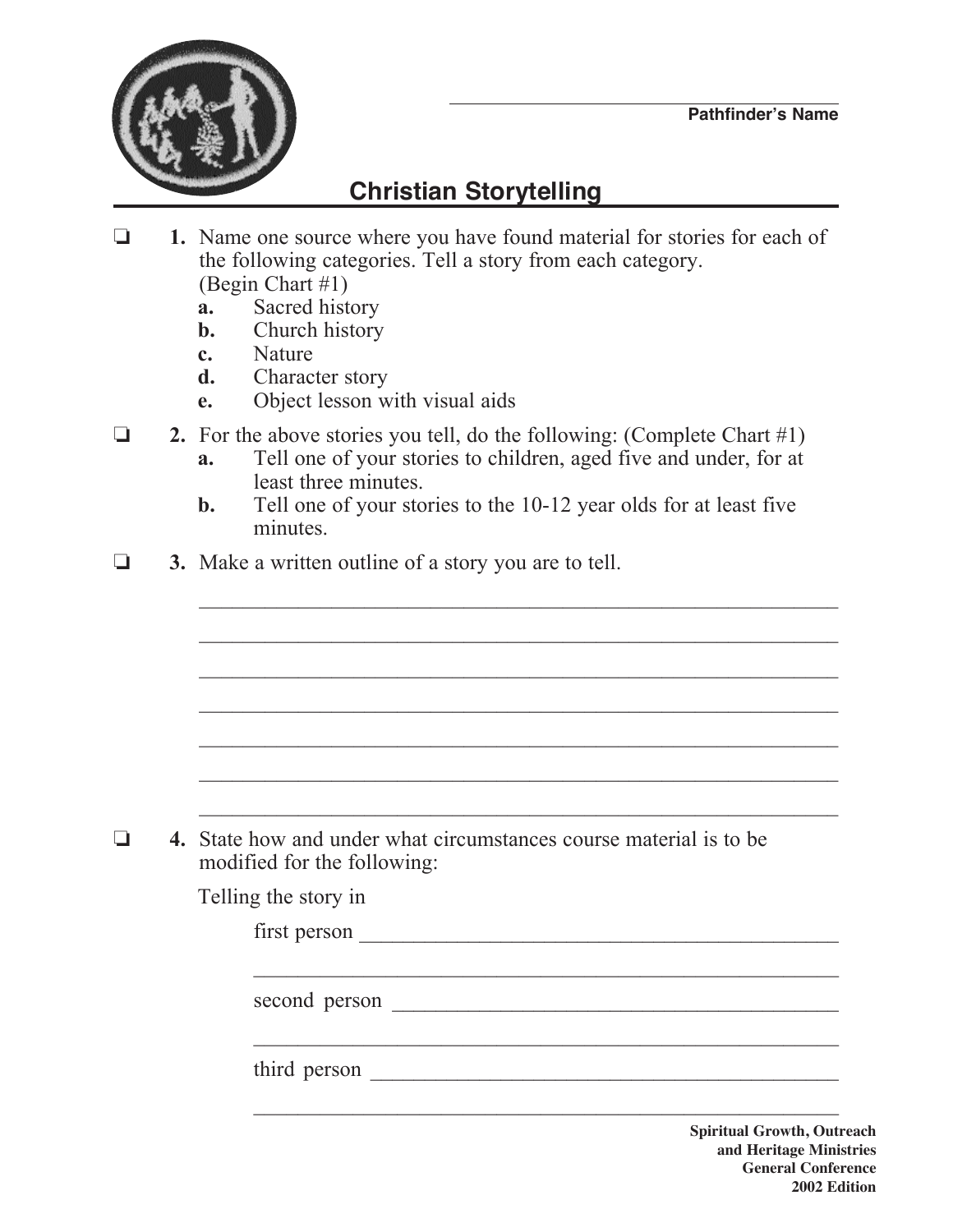|     | Different                                                                           |
|-----|-------------------------------------------------------------------------------------|
|     |                                                                                     |
|     |                                                                                     |
|     |                                                                                     |
|     |                                                                                     |
|     |                                                                                     |
|     |                                                                                     |
|     |                                                                                     |
|     |                                                                                     |
|     |                                                                                     |
|     |                                                                                     |
| - 1 | 5. Tell why a definite aim is necessary in telling a story.                         |
|     |                                                                                     |
|     |                                                                                     |
|     | 6. Tell one story of foreign missionaries, not less than five minutes in<br>length. |
|     | Story title                                                                         |
|     | Who told to                                                                         |
|     |                                                                                     |
|     | 7. Tell one story that teaches health principles.                                   |
|     |                                                                                     |
|     | Who told to                                                                         |